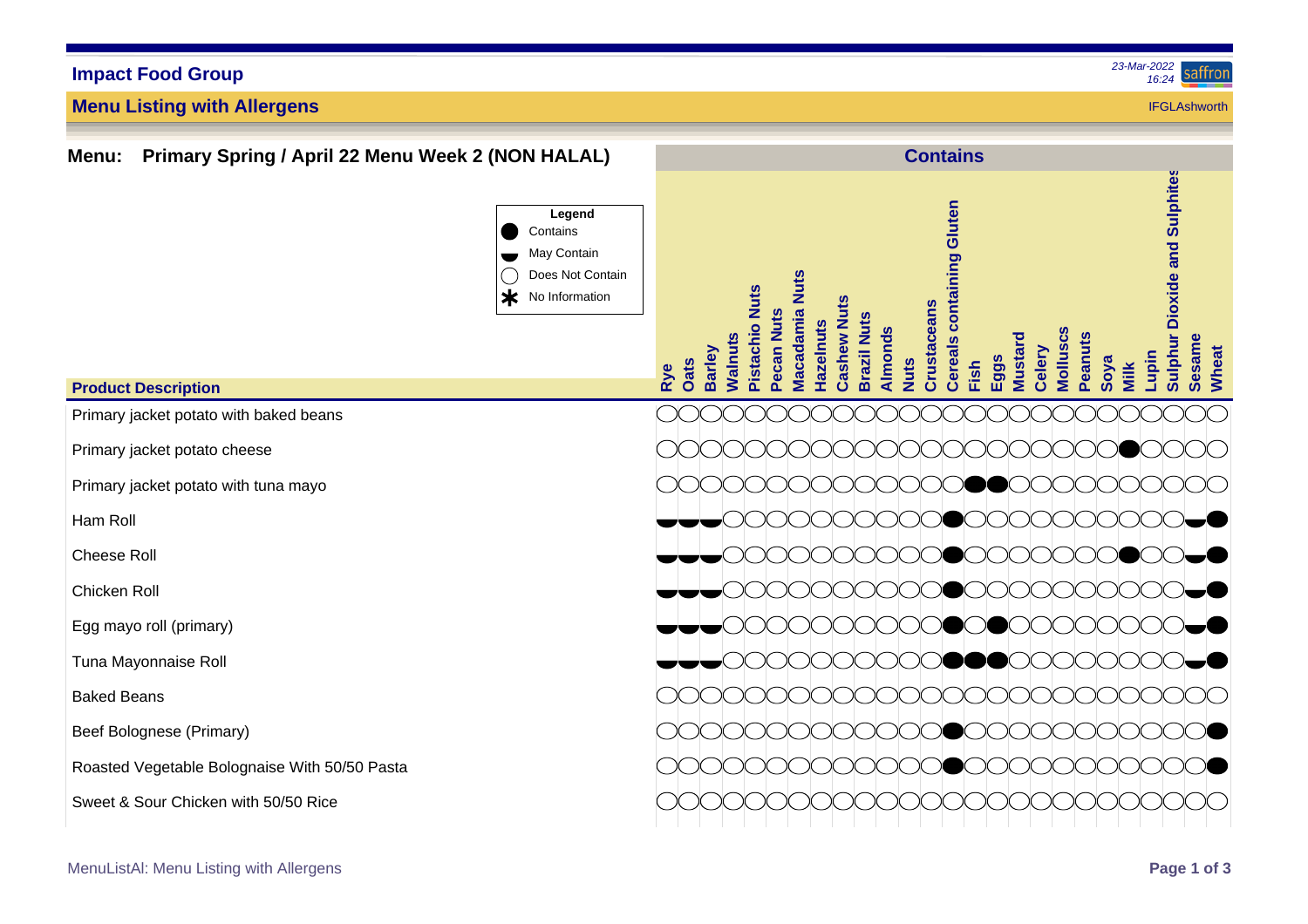# **Impact Food Group**

**Menu Listing with Allergens**

### *23-Mar-2022* saffror *16:25*

**IFGI Ashworth** 

**Menu: Primary Spring / April 22 Menu Week 2 (NON HALAL) Contains Sulphur Dioxide and Sulphites Sulphur Dioxide and Sulphites Cereals containing Gluten Cereals containing Gluten Legend Contains** May Contain Does Not Contain **Macadamia Nuts Macadamia Nuts** Pistachio Nuts **Pistachio Nuts**  $\star$ No Information **Cashew Nuts Cashew Nuts** Crustaceans **Crustaceans** Pecan Nuts **Pecan Nuts Brazil Nuts Brazil Nuts Hazelnuts Hazelnuts** Almonds **Walnuts Almonds** Molluscs **Molluscs Peanuts Sesame Mustard Celery Barley Wheat Lupin Eggs Oats Nuts Soya Fish Rye Milk Product Description** Turkey Meatballs & 50/50 Rice Cheese & Tomato Pizza with Wedges Roast Turkey, Mashed Potatoes & Gravy Vegan Puff Cottage Pie With Root Veg Topping Vegetable & Lentil Cottage Pie Fish & Chips Veggie Burger and Chips Broccoli - (Primary)NEW Carrots (Primary) Primary Seasonal Vegetables Peas